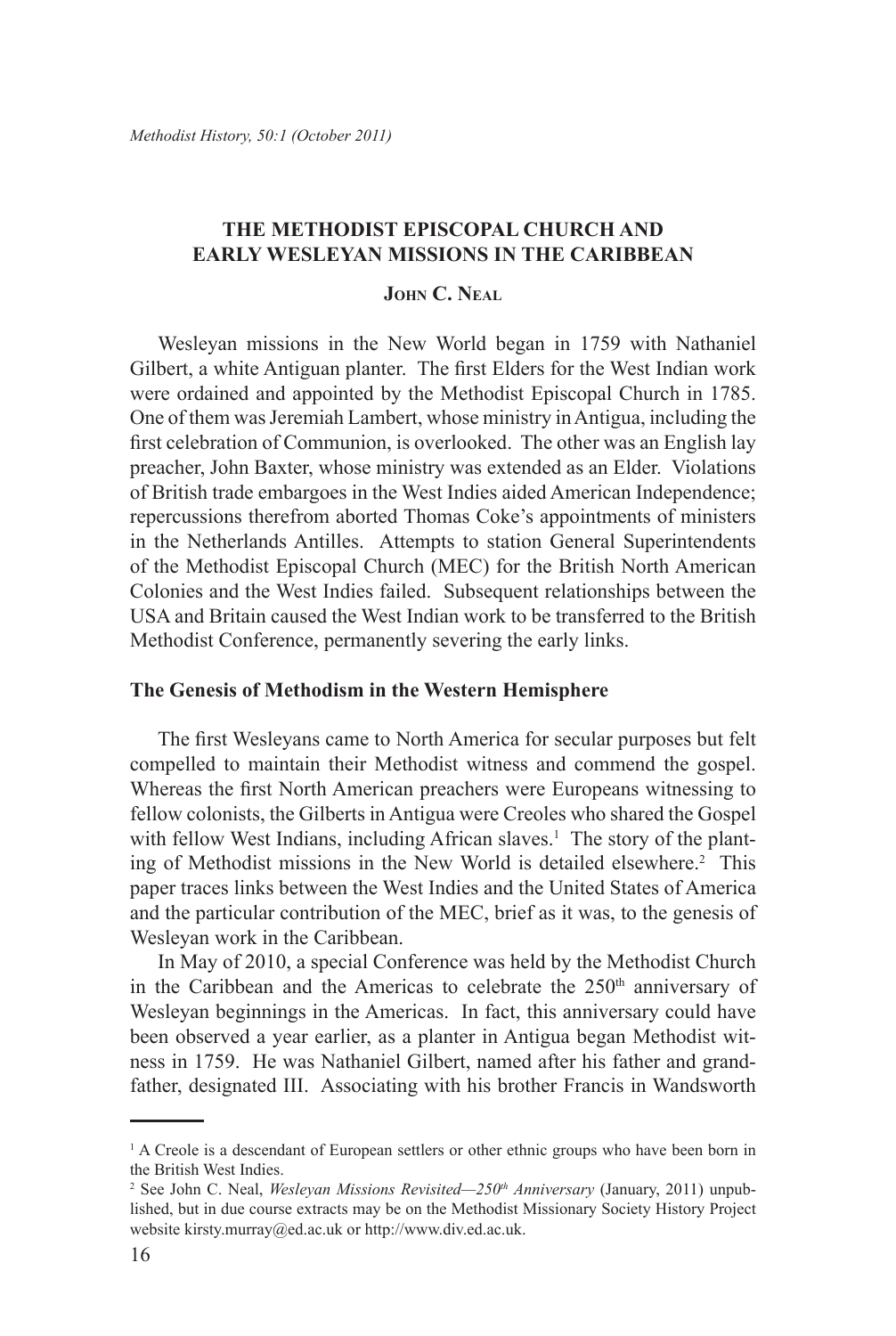(London) and John and Charles Wesley, Nathaniel experienced the saving grace of God. In November of 1758, two of his domestic slaves were baptized by Wesley at Francis' house in what is now called Fairfield Street.<sup>3</sup>

The Gilberts were reputed to have descended from the great English navigators, explorers, colonists and privateers, Sir Humphrey Gilbert and his half-brother Sir Walter Raleigh.<sup>4</sup> Edgar Thompson casts doubt on this claim, quoting the High Sheriff of Devon, "It seemed more likely that Nathaniel Gilbert had come from the family of Jonathan Gilbert of Hartford, Connecticut, who was Marshal of the Colony and died 10<sup>th</sup> December 1682."<sup>5</sup> The actual pedigree of the Gilberts has not been traced further back than a Daniel Gilbert, born c.1640 in Barbados.<sup>6</sup>

Returning to Antigua in 1759, Nathaniel Gilbert gathered his family and friends in his great house, with domestic slaves in attendance. He shared his evangelical experience, preached to slaves on his and surrounding estates**,**  and formed a Methodist Society in the town of St. John's. His pioneering work was supported and developed by his brother Francis during visits to Antigua 1763-1764 and 1773-1775. Francis Gilbert was one of John Wesley's itinerant preachers in England both before and after these visits. Although not appointed by Wesley, Francis worked with Wesley's approval and support. Only about 200 members were in the Society at the time of the Gilberts' demise. Their ministry was taken up by a shipwright at the naval dockyard in Chatham, John Baxter, who also was a Local Preacher in England. He transferred to the English Harbour dockyard, arriving in Antigua in April of 1778. He found that two women—Sophia Campbell, who was black, and Mary Alley, who was a mulatto—had kept some of the Methodists together after the death of Nathaniel in 1774.<sup>7</sup> As a layman, Baxter preached and met Classes in the evenings and at weekends, building up the work until there were about 1,000 members or followers.

<sup>3</sup> Phyllis Plummer, *Methodism in Wandsworth* (Unpublished printed booklet, n.d.).

<sup>4</sup> Sir Gilbert Scott, great-grandson of Nathaniel III, wrote of "one of their representatives being Sir Humphrey Gilbert, half-brother and companion in arms to Sir Walter Raleigh" (G. Gilbert Scott, ed., *John Wesley and the Gilberts of Antigua. Personal and Professional Recollections by the Late Sir George Gilbert Scott, R.* [London: Sampson Low, Marston, Searle and Rivington, 1879]). F. F. Bretherton gives the whole letter in Wesley Historical Society *Proceedings,*137-138. Geo. E. Yate, Madeley Vic'ge, Salop. 3/6/93: "I have heard Mr. Nath'l Gilbert my cousin and my father say that Sir Walter Raleigh was an ancestor of the family." George was the son of Timothy Yate who married Anne Gilbert, the daughter of Nathaniel III and the cousin was Nathaniel IV.

<sup>&</sup>lt;sup>5</sup> "This is only one of the many instances in which a rigorous historical research destroys a fond illusion" (Walter Raleigh Gilbert, personal correspondence to Edgar Thompson, 1957, *Nathaniel Gilbert, Lawyer and Evangelist* [London: Epworth Press, 1960], 7-8).

Vere Langford Oliver, "Pedigree of Gilbert," *The History of the Island of Antigua, one of the Leeward Caribbees in the West Indies, from the first settlement in 1635 to the present time.* [=1834] 3 vols. (London: Mitchell & Hughes, 1896). Online version http://www.archive.org/ stream/historyofislando02oliv/historyofislando02oliv\_dgvv.tx, 2:12-13.

<sup>7</sup> A Mulatto (Spanish for "young mule") was the child of a white father and black mother. Mulatto also tends to describe further combinations of parentage, although these had different names.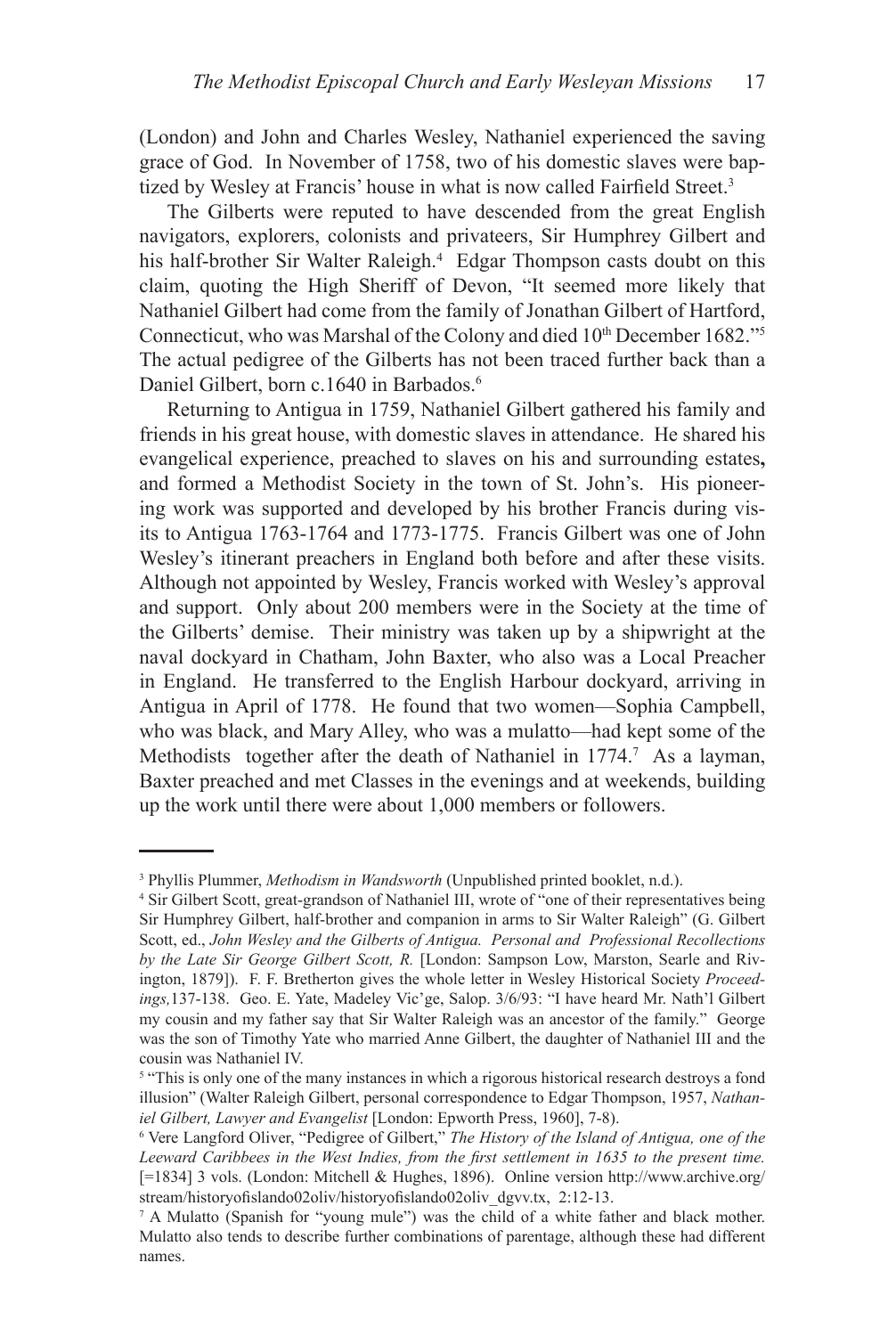September of 1766 is recognized as the time when Philip Embury, encouraged by Barbara Heck, formed two Methodist classes in New York. The following year they were supported by Thomas Webb, retired with the title and pay of a Captain, who was civilian Barrack Master of Albany from July 2, 1764.8 Webb established the first Methodist Society on Long Island and Methodist classes in Philadelphia in 1767. Robert Strawbridge may have predated their work in Maryland, c. 1763-1764. A Minority Report issued by a Joint Commission of Methodism in 1916 opposed this earlier date as conclusive documentation is lacking.<sup>9</sup> The extensive growth of Methodism together with the independence of the United States demanded an autonomous church.

### **The Methodist Episcopal Church**

The Conference that organized the MEC was held in Baltimore at Christmas, 1784. It elected fifteen men as Elders. Of this number, the twelve who were present at the Christmas Conference were then ordained. Among the twelve were Freeborn Garrettson and James O. Cromwell, who were set apart for Nova Scotia; they sailed in February of 1785. John Tunnel, Henry Wilkins and Beverley Allen were "not present but were ordained after the session." John Dickins, Ignatius Pigman and Caleb Boyes were chosen as Deacons.

Both John Wesley and Thomas Coke considered the work in Antigua to be an integral part of the work in the Americas. Consequently, Jeremiah Lambert was ordained for the island of Antigua, the first American "Missionary" to non-European people. John Baxter was one of the three elected *in absentia;* thus his name did not appear on the list of those ordained on January 2, 1785.

### **Jeremiah Lambert**

Lambert was a native of New Jersey and had the honor to be the first Methodist preacher designated in the *Minutes* to an appointment beyond the Alleghenies. As early as 1783 he was appointed to Holston County, Tennessee, where he spent one year. The early evangelists were constantly on the move. Lambert traveled extensively through Tennessee and as far as Virginia. He had "a large circuit, but he made his way as best he could in the name of and for the sake of Him who had said, 'Lo, I am with you always, even unto the end of the earth.'"<sup>10</sup>

<sup>8</sup> Albany was named after the British Barracks on the Isle of Wight and in Regent Street, London. Albany housed loyalists, refugees and Hessian troops during the Revolution. One quarter of the British forces were these German troops, some 18,000 fighting in the Battle of Long Island in 1776.

<sup>9</sup> Norman W. Taggart, *The Irish in World Methodism, 1760-1900* (London: Epworth Press, 1986), 53 citing *Methodist History* 4.2 (January, 1966): 7.

<sup>&</sup>lt;sup>10</sup> Nathan Bangs, *A History of the Methodist Episcopal Church*. 12<sup>th</sup> ed., 1860, 4 vols. (New York: T. Mason & G. Lane, 1839, 1840). Online version http://ccel.org/b/bangs/history\_mec/ HMEC06.HTM 2:2:8.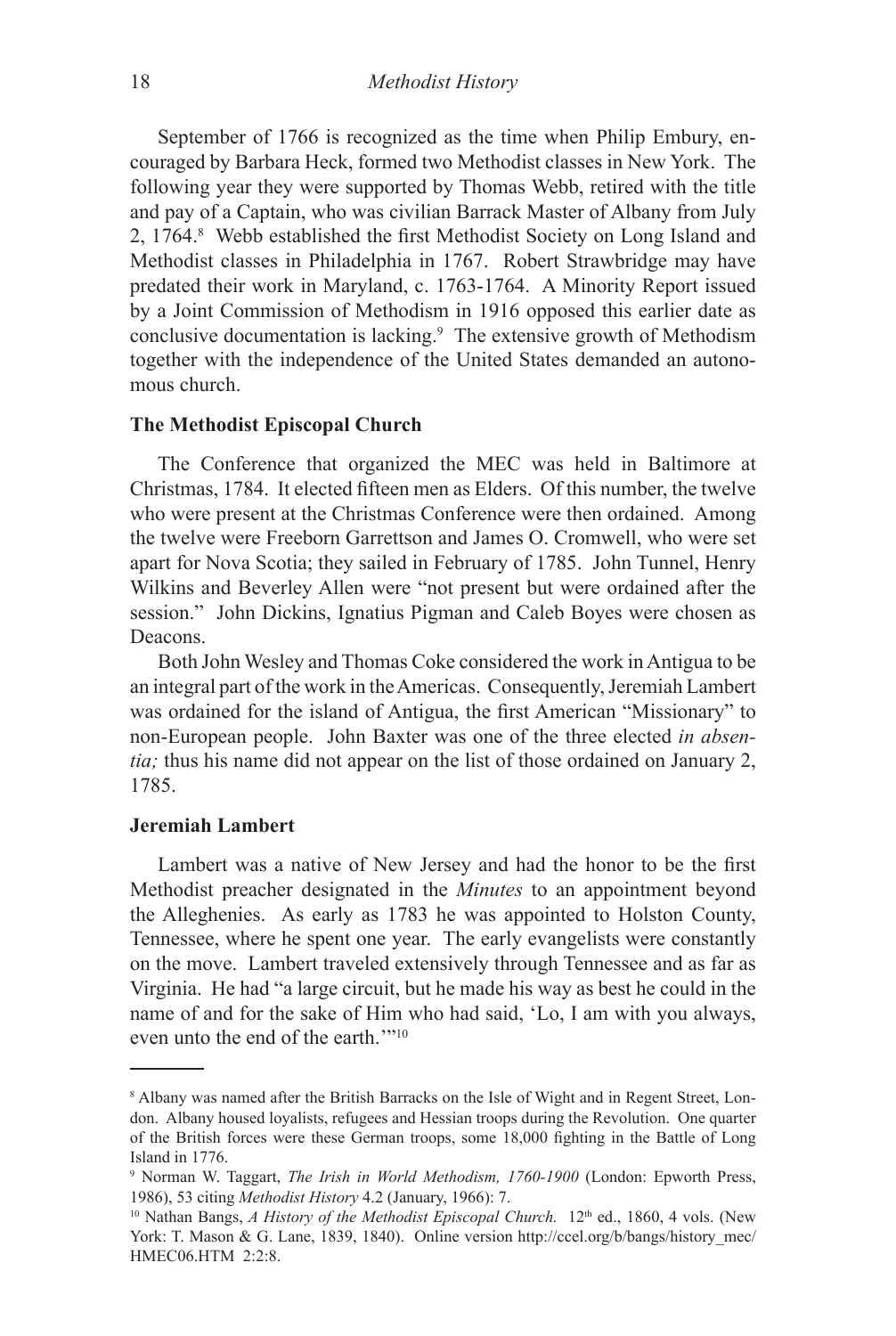A hand written copy of Coke's first *Journal* included entries for January 22-February 6, 1785 where he wrote, "I have now given over all thought of going to the West Indies: but I have taken a ship for Brother Lambert an Elder: he is an excellent young man and will I trust be a great blessing to that country (Antigua)."11 American histories do not mention that Jeremiah Lambert went to Antigua, and official British histories state that he died before he could take up his appointment. However, Lambert did in fact go to Antigua in 1785 before and during the period when Baxter went to North America for ordination. Anne Gilbert in Antigua recorded that a Mr. Lambert, a Methodist Preacher from America, "supplied in Mr. Baxter's place" during his absence from Antigua.12 Her sister, Elizabeth Hart, wrote that she also heard his preaching before he returned to America.13

On March 13, 1786, Dr. Coke said of John Baxter in Antigua, "But we have only that single minister in those islands, Mr. *Lambert*, whom we sent from the States, being obliged to return on account of his ill state of health."14 William Warrener affirmed this at the Leeds Missionary Meeting by saying, "Mr. Jeremiah Lambert was then sent to him (Baxter) from America, whither he was soon obliged to return, on account of his being consumptive." <sup>15</sup> It is clear from the sisters' letters from Antigua, Dr. Coke's own writings, and the testimony of Warrener that Jeremiah Lambert did spend a few months in Antigua early in 1785.

Without documentation, it is presumed that for a few months Lambert met the Methodist classes at the Gilbert Estate and Parham and in St John's, and preached the Gospel on those plantations that were open to him. Later, missionaries were required to keep journals detailing their activities, which were forwarded to Dr. Coke and the Missionary Committee instituted in 1790. Schedules included the number of sermons, exhortations, Leaders Meetings, Class Meetings, Band Meetings and catechizing per week, the hours spent in pastoral visitation, and the number of miles traveled by horse per year.16

As well as pioneering work in North America before the establishment of the MEC, Lambert was almost certainly the first Methodist to celebrate

<sup>11</sup> John A. Vickers, ed., *The Journals of Dr. Thomas Coke* [JDTC] (Nashville: Abingdon, 2005) 44 f/n 100. Quoted from the notebook of Francis Thursby which includes a handwritten copy of Coke's first *Journal* located in the Methodist Missionary Society Archives (MMSA) Special Collections Reading Room, School of Oriental and African Studies (SOAS), London.

<sup>&</sup>lt;sup>12</sup> Letter, (June 1, 1804), Anne Gilbert recounting her "Rise and progress of Methodism," MMSA West Indian Correspondence 1803-1817 (WIC) Fiche Box 1:37.

<sup>&</sup>lt;sup>13</sup> Letter, (May 5, 1804), Elizabeth Hart, MMSA WIC 1:31.<br><sup>14</sup> Thomas Coke, *An Address to the Pious and Benevolent, proposing an annual subscription for the support of the missionaries in the Highlands and the adjacent islands of Scotland, the Isles of Jersey, Guernsey and Newfoundland, the West Indies, and the Province of Nova Scotia and Quebec* (London, March 13, 1786), in R. Davies, A. R. George, and G. Rupp, *A History of The Methodist Church in Great Britain* (HMCGB), 5 vols. (London: Epworth Press, 1988), 4:210. 15 *Methodist Magazine* [MM] a continuation of the *Arminian Magazine* [AM] (1814), 37:514.

<sup>&</sup>lt;sup>16</sup> The St. John's Building Account disbursed £4. 8. 6d on May 1, 1784, "To 7 bushels oats at difft. times in August & December last for Mr. Baxter's horse  $\omega$  12/- & bag 4/6." Lambert may have used Baxter's horse early in 1785.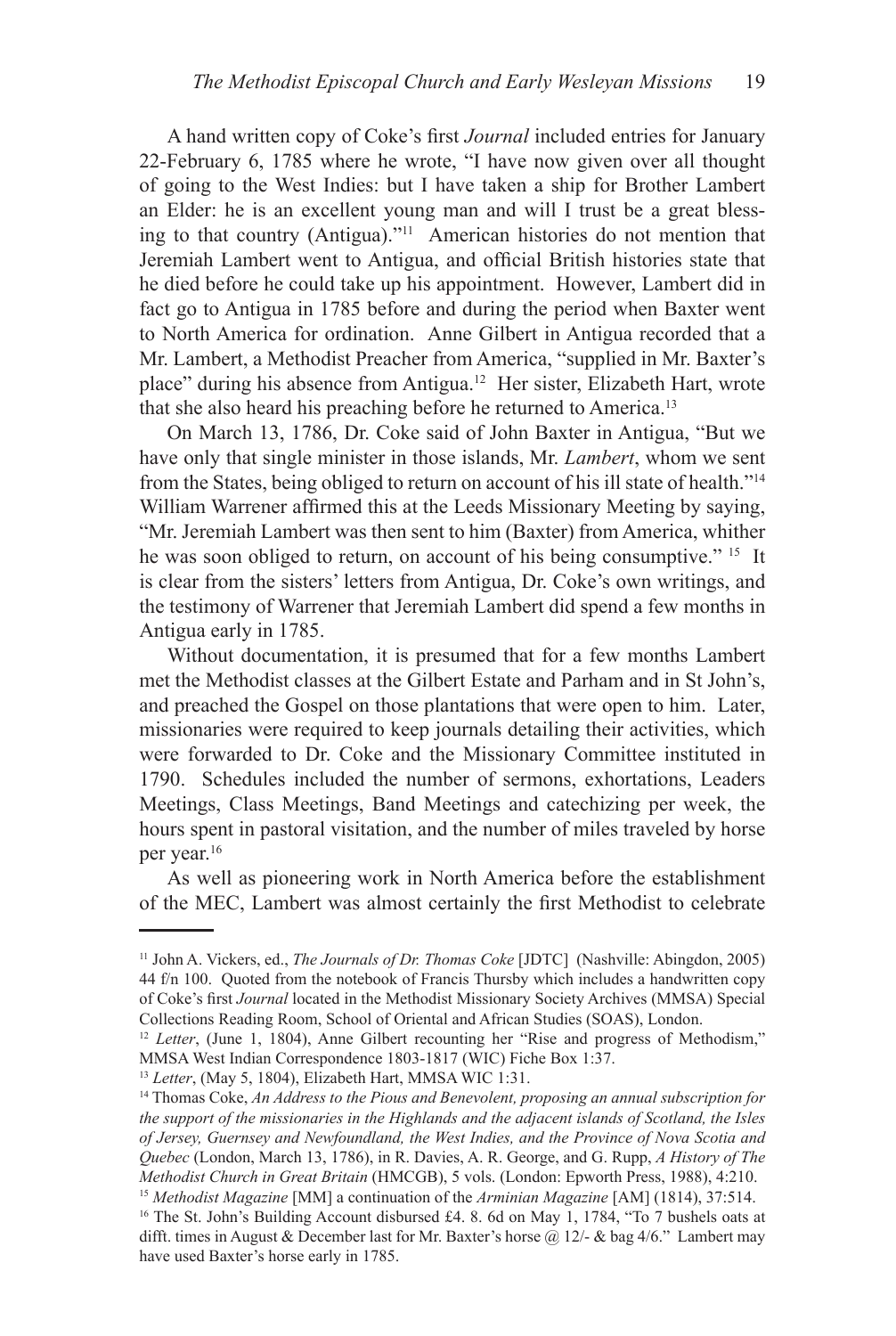Communion in the West Indies. The MEC was established so that its members in the United States could receive all the means of grace and sacramental services. The MEC Constitution, Section V, explained the duties of Elders:

Q. 2 What is his duty?  $A(1) \ldots (2)$  To administer Baptism and the Lord's Supper . . . .<sup>17</sup>

As Lambert was ordained to this sacramental ministry specifically for Antigua, he would have wasted no time in officiating at a Communion Service. This would explain the mysterious entry in the St. John's Building Account on April 9<sup>th</sup> of 1785, "To  $\frac{1}{2}$  doz. red port for uses of the Society 38/- p. 19."18 Evidently, six bottles costing 38/per dozen were required to serve up to 1,000 members.

When Baxter was on his way to Baltimore for his June ordination, the Building Account was most likely the only operational account with accessible funds. The costs of building were raised locally, and the expenses of ministers were met from collections and pew rents. Coke worked tirelessly in raising subscriptions that were used for sea passages, outfitting, and medical or funeral expenses. From 1787, appointed missionaries kept personal accounts with Thomas Coke.

Unfortunately for the Antigua mission, Jeremiah Lambert died shortly after returning to America. His obituary in 1786 stated that he was "an Elder six years in the work, of whom it is said, 'a man of sound judgment, good gifts, of genuine piety, and very useful, humble and holy; diligent in life, and resigned in death; much esteemed in the connection and justly lamented in his death.' We do not sorrow as men without hope, but expect shortly to join him and all those who rest from their labors."<sup>19</sup>

Historian Abel Stevens quoted Thomas Ware's eulogy: "He had in four years (when the MEC was organized), without the parade of classical learning, or any theological training, literally attained to an eminence in the pulpit which no ordinary man could reach by the aid of human means whatever. He was most especially a primitive Methodist preacher, preaching out of the pulpit as well as in it. The graces with which he was eminently adorned were intelligence, innocence, and love. These imparted a glow of eloquence to all he said and did." Elsewhere there was a reference to "the dove-like Lambert<sup>"20</sup>

<sup>17</sup> Bangs, http://www.ccel.org/b/bangs/history\_mec/HMEC08.HTM 28/10/04. 1:3:3,13*/*36.

<sup>&</sup>lt;sup>18</sup> Reproduced in *The Methodist Archivist* 1 (1957) published by the Methodist Historical Society of the Caribbean and the Americas (Kingston, Jamaica); a photocopy of page 1 of the Building Account appears in *For Ever Beginning: Two Hundred Years of Methodism in the Western Area* (Donald S. Ching, ed., [Kingston, Jamaica: Literature Dept., Methodist Church, Jamaica, 1960], 40-41).

<sup>19</sup> Bangs, 1:3:3:254. Abel Stevens, *History of the Methodist Episcopal Church in the United States of America*, 4 vols. (New York: Carlton & Porter, 1864-1867). Digital ed. Holiness Data Ministry, Wesley Center for Applied Theology, N.W. Nazarene University, Nampa, Idaho, 83683. No page numbers. Vol. 2 – Book 2, Ch. 4.

<sup>20</sup> Stevens, 2:4:3, "Introduction of Methodism into the West."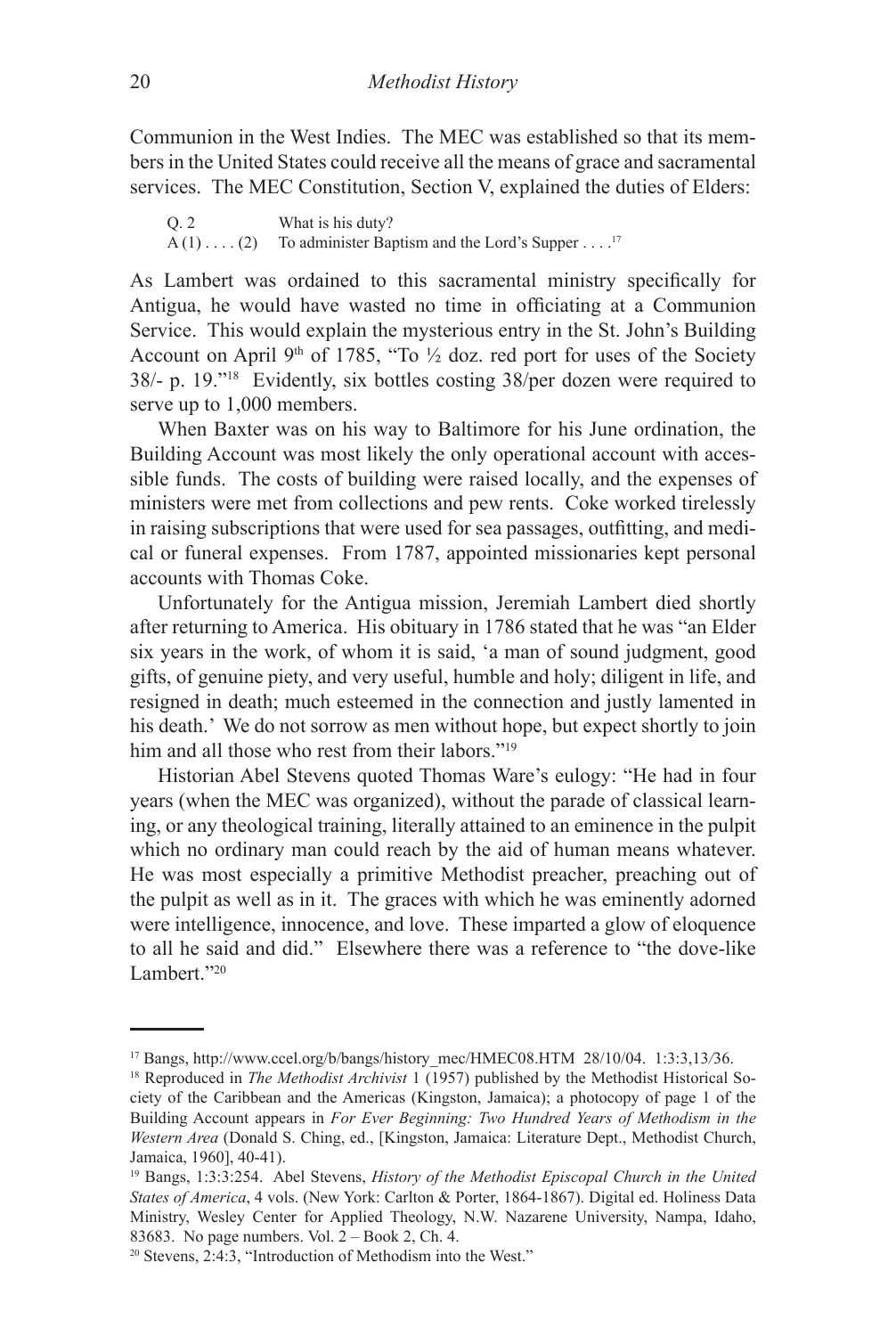## **John Baxter**

John Baxter appealed for missionary help for Antigua and had inquired of Wesley in 1783 about attendance at the Methodist Conference where ordinations normally took place. John Wesley intended Dr. Coke to ordain John Baxter at the MEC Christmas Day Conference in 1784, but Baxter was unable to be present due to his employment at the dockyard. In May of the following year a Conference again convened in Baltimore. The American edition of Coke's journal of his first American visit (1784-1785) shows that Baxter was ordained here on behalf of the MEC by Thomas Coke and Francis Asbury. Coke wrote that on Thursday, June 2, 1785, "we ordained five Elders, bros. Boyer, Tunnell, Pigman, Baxter and Foster. The day before we ordained them as Deacons."<sup>21</sup> Later that day, Dr. Coke left for England, and Baxter returned to Antigua with the status and authority of an Elder of the MEC and became a full-time missionary.<sup>22</sup>

The *Minutes* listed Baxter and Lambert under the American stations. This is interpreted as confirmation of the decision by the American Conference, as English Methodism had not appointed Baxter and Lambert, did not support them with financial grants, and accepted no responsibility for maintaining their work.23 Although Lambert had died, both names appear for the first time in the *Minutes* of the British Conference of the following year under *Antigua*. John Baxter had resigned his position as Under Store Keeper at Nelson's dockyard at a salary of £400 a year in order to visit America for his ordination. Anne Gilbert recounted how "Mr. Baxter returned free from every other employment."

In context, Baxter's major work was with African slaves, whose complete spiritual darkness was given a measure of light. There were many examples of a real work of grace. The chief spiritual quality of the majority was the possession of tremendous enthusiasm. Baxter recognized the Wesleyan Church was largely a society of beginners in the Christian faith who lacked local leaders. "The work is not deep, it was an outward reformation, and the majority wanted to be thought religious." Baxter realized "he was in an enemies [*sic*] country, where lust and appetite hold complete dominion over the general masses."24

Despite these difficulties, at the time of Dr. Coke's arrival in 1786 there were 1,100 in Methodist Classes, mostly Afro-Antiguans. The American Methodist Conference in 1786 had reported 117 preachers and membership

<sup>&</sup>lt;sup>21</sup> When Dr. Coke wrote "we ordained" we can presume that he and Francis Asbury as Bishops with other Elders acted on behalf of the MEC. See John A. Vickers, ed., *The Journals of Dr. Thomas Coke* [JDTC] (Nashville: Abingdon, 2005), 65, n. 191.

<sup>22</sup> After a lengthy discussion in *The Methodist Archivist*, Baxter's ordination by Coke in Baltimore was verified by John Vickers (December, 1965), 2:17:21-22*.*

<sup>23</sup> John A. Vickers, *Thomas Coke: Apostle of Methodism* (London: Epworth Press, 1969), 99.

<sup>24</sup> *Letter*, John Baxter to John Wesley, (June, 1782), in Kenneth E. Towers, *Methodism in the Tropical West: A Story in the History and Religions of the West Indian Church* (MMSA, MMSL AM -CR 1) G.G. Findlay, & W.W. Holdsworth, *History of the Wesleyan Missionary Society* 5 vols. (London: Methodist Church Office, 1921-1924), 2:35.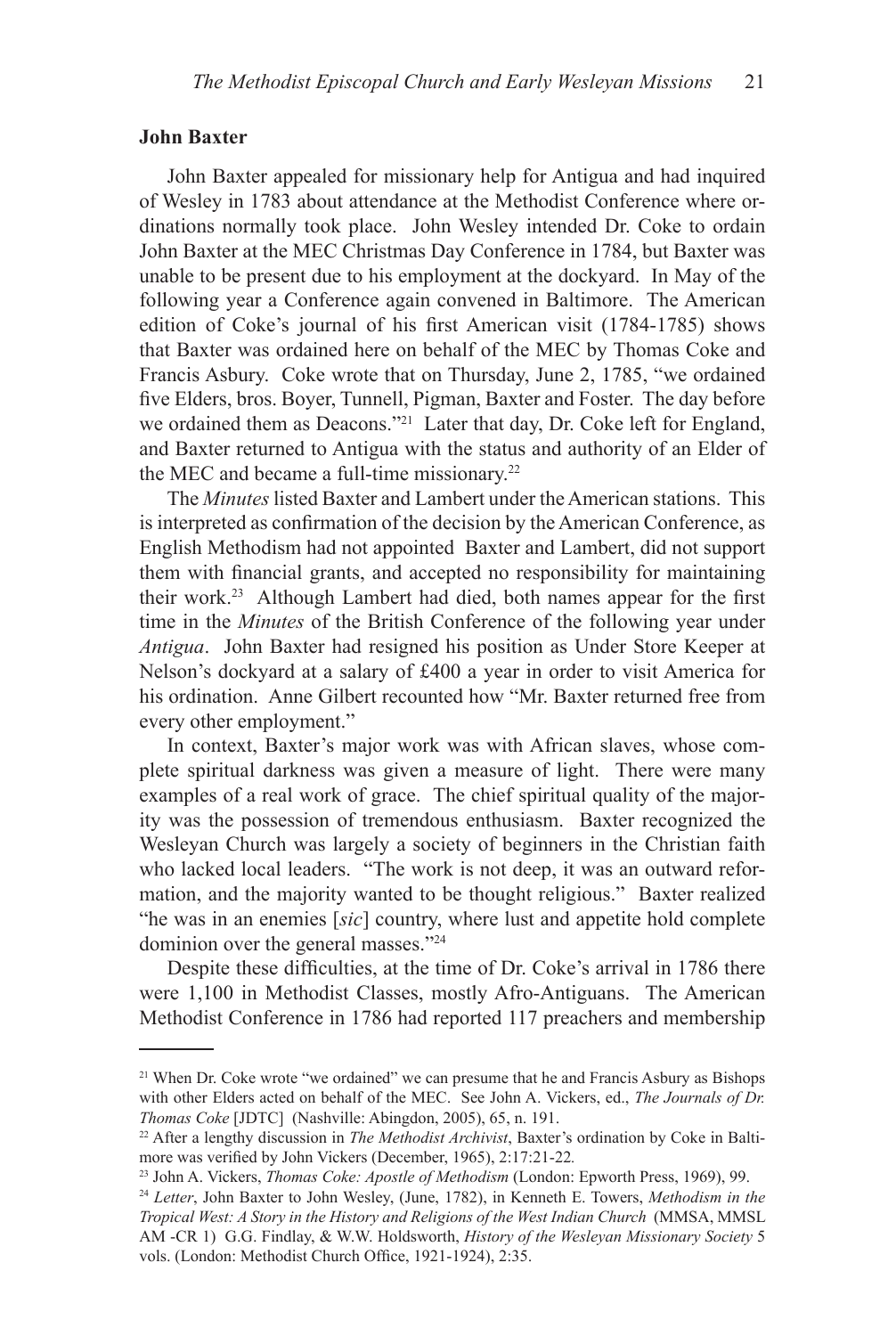figures of:

| White          | 18.791 |                                                |
|----------------|--------|------------------------------------------------|
| Colored        | 1.890  |                                                |
| for a total of | 20.681 | of whom $1,000$ were in Antigua. <sup>25</sup> |

As the Antiguan Methodists were almost entirely Negroes and colored, this indicates that a small number of African-Americans were in U.S. Methodist Societies at this early date. Although Methodist members in Antigua included African, colored and white, the Moravian meeting places at St. John's and English Harbour were specifically for Negroes.

Sarah Moore said that Baxter "was introduced to my Aunt Mrs. Ceeley ... and on that day he preached in her house."<sup>26</sup> After a few years in Antigua, at least before April of 1782, Baxter married another aunt of Sarah's. Unfortunately the name of this lady is unknown, as is the place and date of her marriage to John Baxter. An educated guess is that she was a widow, sister, or daughter of a shop-keeper or artisan.27 Baxter wrote, "The house we now have is a life estate of my wife's, so during her lifetime I am not distrest [*sic*]; but I want to see a house of our own that the work may start. As soon as this is accomplished, and we can maintain a preacher, I hope some of our brethren will come to our assistance."28

Although Mrs. Baxter has been described as a lady "of some property" in the island, this life estate implied that she had occupancy during her lifetime, after which the house would revert to other beneficiaries of a will and not to John. The Baxters may not have occupied it (except at weekends) until John resigned from the dockyard in 1785. In any case, the context of Baxter's letter shows that this house was their place of worship in the town.29 Baxter would erect the first purpose-built Methodist chapel in the West Indies in 1783.

After the first ministers from Britain and Ireland were stationed, membership reached a peak of 4,000 in 1801. In 1803, Baxter reported, "The slaves are in a better condition than the free coloured people, having a weekly allowance of salt provisions, two suits of clothes in the year and a sufficient quantity of land to plant for their own use."30

Baxter's sacramental ministry was the fruit of his ordination by the MEC. The story of his work in the St. Vincent Carib Mission is beyond the scope of this paper. This Mission failed in 1789 following a revolt, and the Caribs were transported to Honduras.<sup>31</sup> Baxter spent short periods in Dominica and left there in 1803 with yellow fever. He continued as Superintendent in

<sup>&</sup>lt;sup>25</sup> The first American returns classified "colored" for everyone not of pure Caucasian descent.

<sup>26</sup> Sarah Moore Jr., Antigua, (April 26, 1814), MMSA, WIC, 1:28.

<sup>27</sup> Robert Glen, personal correspondence.

<sup>28</sup> *Letter*, John Baxter, Antigua (June 10, 1782), MM (1790) 13:339.

<sup>29</sup> Anonymous letter, MM, 1800, but almost certainly by Baxter.

<sup>30</sup> MM, 1803, 25:588.

<sup>31</sup> Findlay & Holdsworth, *History . . .* , 2:43-48.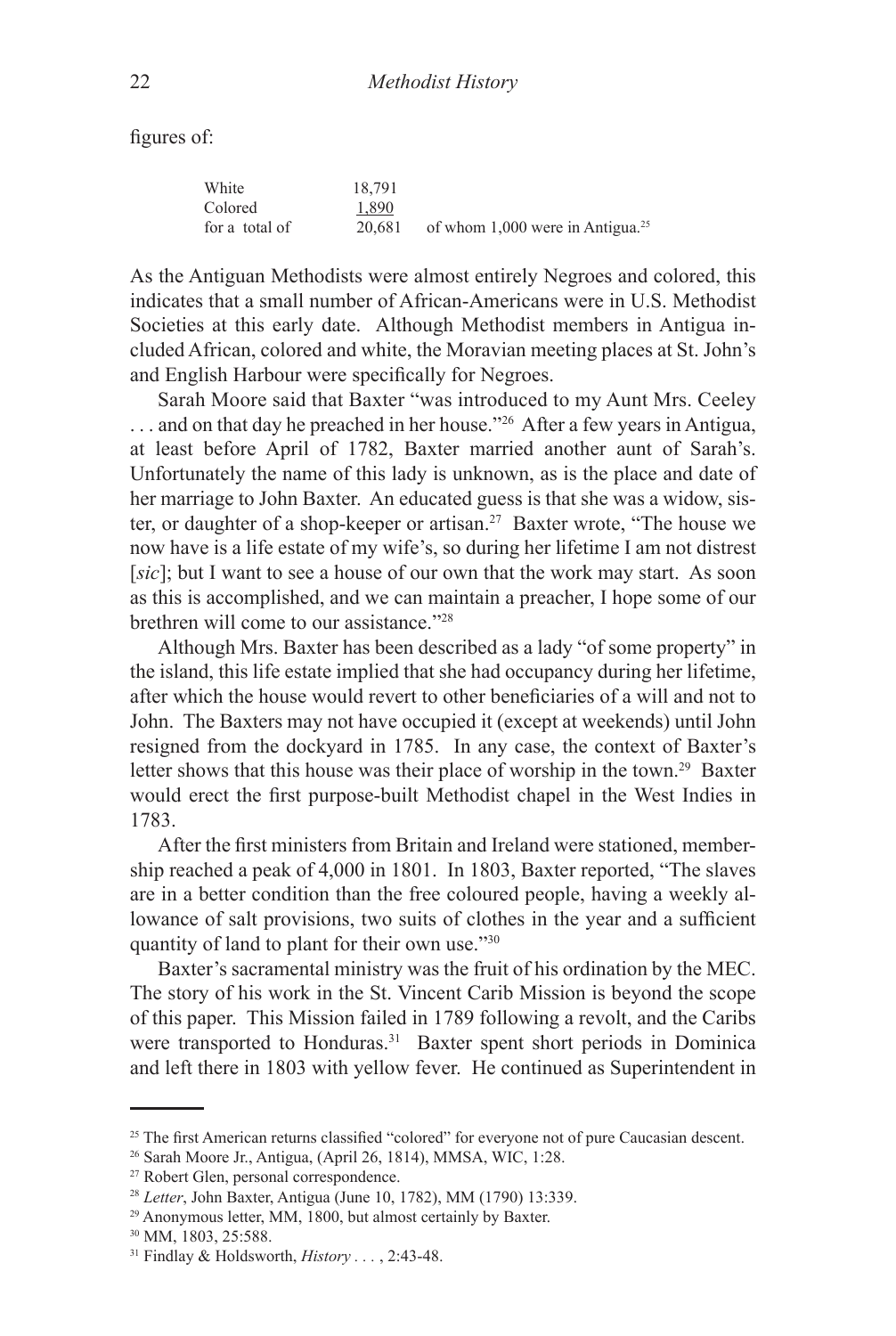Antigua, apart from a one-year furlough that was spent in England, c.1799- 1800.32 With declining health, he wrote on June 12, 1804, "I beg leave to come home next year, and become a supernumerary, if I am not able to take a circuit."33 This hope was not fulfilled; he died in August, 1806.

## **American Independence and the Netherlands Antilles**

But for international conflicts preceding Coke's first visit, MEC Elders might have been sent to islands in the Dutch Windward Islands. When the Dutch lost Brazil to the Portuguese in 1654, Sephardic Jews of Iberian descent were expelled. Many settled in the Dutch island of Curaçao where they became the principal merchants controlling trade and shipping. Later, the majority of Jews migrated to Dutch Sint Eustatius (Statia), to St. Thomas in the Danish Virgin Islands, and to New Amsterdam (soon to be renamed New York).

Statia supplied chandlers' goods and ammunition for the American Revolution. Weapons and gunpowder manufactured in Sweden and the Netherlands were run past the British blockade and shipped to Statia. In 1776, munitions were a lucrative trade: the margin of profit on gunpowder was 120%.34 To aid in blockade running, the Continental Congress purchased the brig *Defiance* and converted it into a man-of-war. Renamed *Andrew Doria* the brig sailed to Statia to protect this clandestine trade. President Franklin D. Roosevelt presented a plaque that was unveiled at Fort Oranje on December 12, 1939:

> IN COMMEMORATION OF THE SALUTE TO THE FLAG OF THE UNITED STATES FIRED IN THIS FORT ON 16 NOVEMBER 1776 BY ORDER OF JOHANNES DE GRAAFF GOVERNOR OF SINT EUSTATIUS IN REPLY TO A NATIONAL GUN SALUTE FIRED BY THE UNITED STATES BRIG-OF-WAR ANDREW DORIA UNDER CAPTAIN ISAIAH ROBINSON OF THE CONTINENTAL NAVY

> HERE THE SOVEREIGNTY OF THE UNITED STATES OF AMERICA WAS FIRST FORMALLY ACKNOWLEDGED TO A NATIONAL VESSEL BY A FOREIGN OFFICIAL

PRESENTED BY FRANKLIN DELANO ROOSEVELT PRESIDENT OF THE UNITED STATES OF AMERICA

<sup>32</sup> Conference Obituary, British Methodist Church *Minutes*, 1806 (London: Wesleyan Church Office).

<sup>33</sup> *Letter*, John Baxter to Joseph Benson, MMSA, Box 112, folder 1803-1804. Handwriting difficult to decipher.

<sup>34</sup> J. Hartog, *History of St. Eustatius*, (Aruba: De Wit Stores N.V., 1976) 66.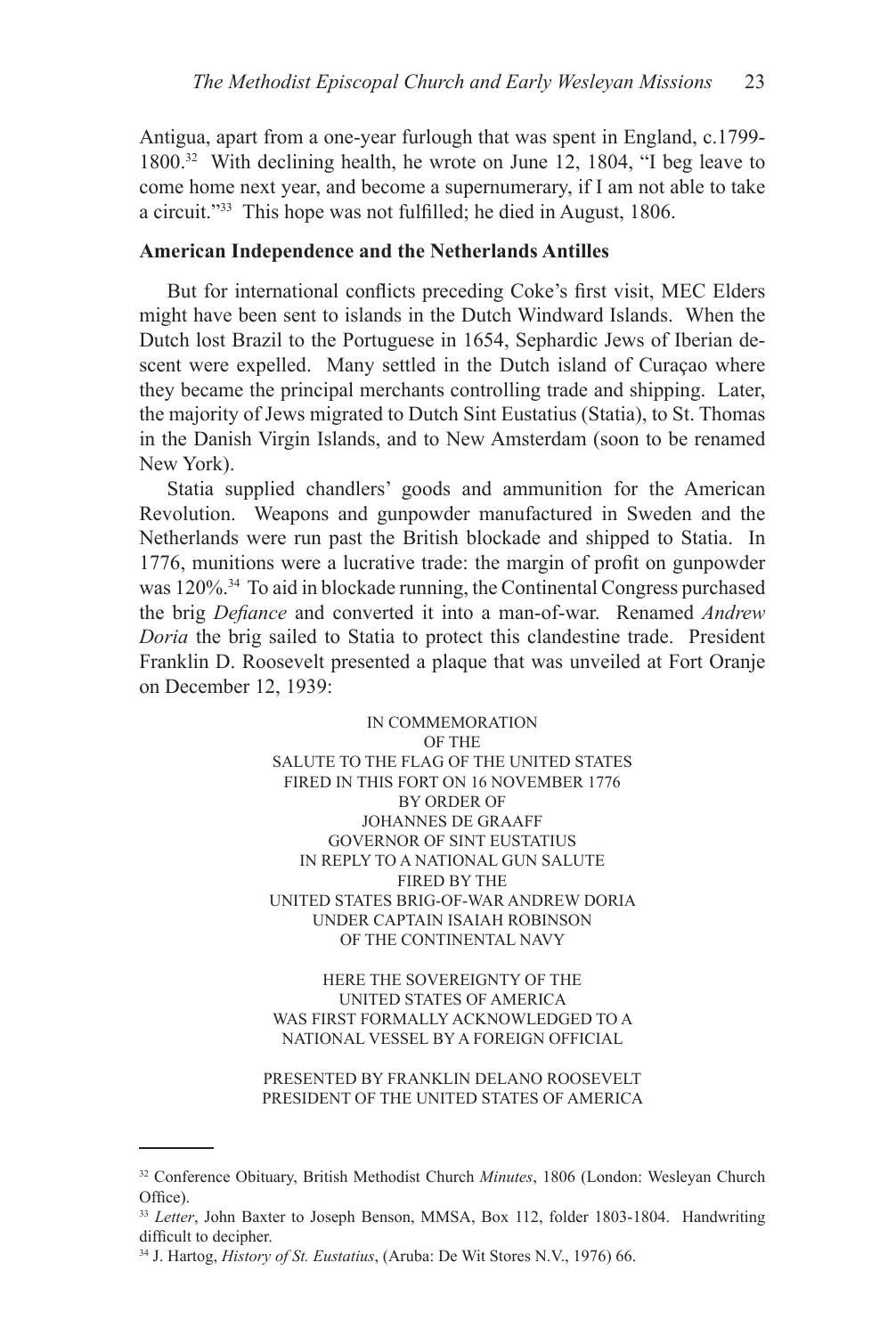Subsequent activities led to a fourth Anglo-Dutch war breaking out in 1780. Britain was determined to destroy the supply-base of the American "rebels." After several naval battles, Statia was occupied by Admiral George Brydges Rodney from February of 1781. Jewish merchants had their goods confiscated and were deported, and the warehouses were emptied. It was estimated that the English booty was worth three or four million pounds sterling. This diversion to Statia in February delayed Rodney's fleet until May 4, allowing a French fleet to support the Americans at Yorktown and compelling the English to capitulate. The British occupied Statia from February to November of 1781, when they were expelled by the French. The Dutch regained Statia in 1784, but resentment against the British was entrenched. Soon after, the slave Black Harry, who had become of member of the Methodist Society in America, began preaching (c. 1785-1786).35

A direct consequence of Statia's contribution to the successful American Revolution was that Statia's Acting Governor, Johannes Runnels, rejected Dr. Thomas Coke on his visit in January of 1787. Runnels was a merchant who had suffered at the hands of the British. Although there were already 200 Methodists on Statia, Governor Runnels made certain that no locally raised Wesleyan preachers were stationed on either Statia or the nearby island of Saba, for which he was also administrator.

#### **MEC Superintendents of the West Indian Work**

With the express wishes of Wesley and Coke, it was proposed that "Mr. Freeborn Garrettson be elected and ordained a superintendent for the societies in Nova Scotia and the West Indies."36 After ordination, Garrettson wished to return to Nova Scotia first, but was appointed a Presiding Elder on the eastern Maryland peninsula. Although duly nominated, Garrettson had no direct dealings with the West Indies.

In 1789, the Leeds Conference *Minutes* for the first time listed separately the Caribbean appointments. After the Home Stations, which included those in Ireland, the record reads:

*THE WEST INDIES*: 1 *Antigua*, Matthew Lumb, John Harper; 2 *St Christopher*, William Warrener; 3 *St Eustatius*, George Skirit; 4 *Nevis*, Thomas Owen; 5 *St Vincent, in the Caribbee* [*sic*] *Division*, John Baxter; *in the English Division*, Robert Gamble, John Clark; 6 *Dominica*, William McCormick; 7 *Barbados*, Benjamin Pearce; 8 *Saba*, William Brazier; 9 *Tortola* [and] 10 *Santa Cruz*, William Hammet.

The proposed appointments to Statia and Saba did not take place, but many others were also curtailed because of premature death, illness or other miti-

<sup>&</sup>lt;sup>35</sup> Harry of Sint Eustatius is to be distinguished from Black Harry Hosier, the traveling companion of Asbury.

<sup>36</sup> Vickers, JDTC, 115-116; Bangs, http://www.ccel.org/b/bangs/history\_mec?HMEC08.HTM 28/10/2004 1:3:22:34.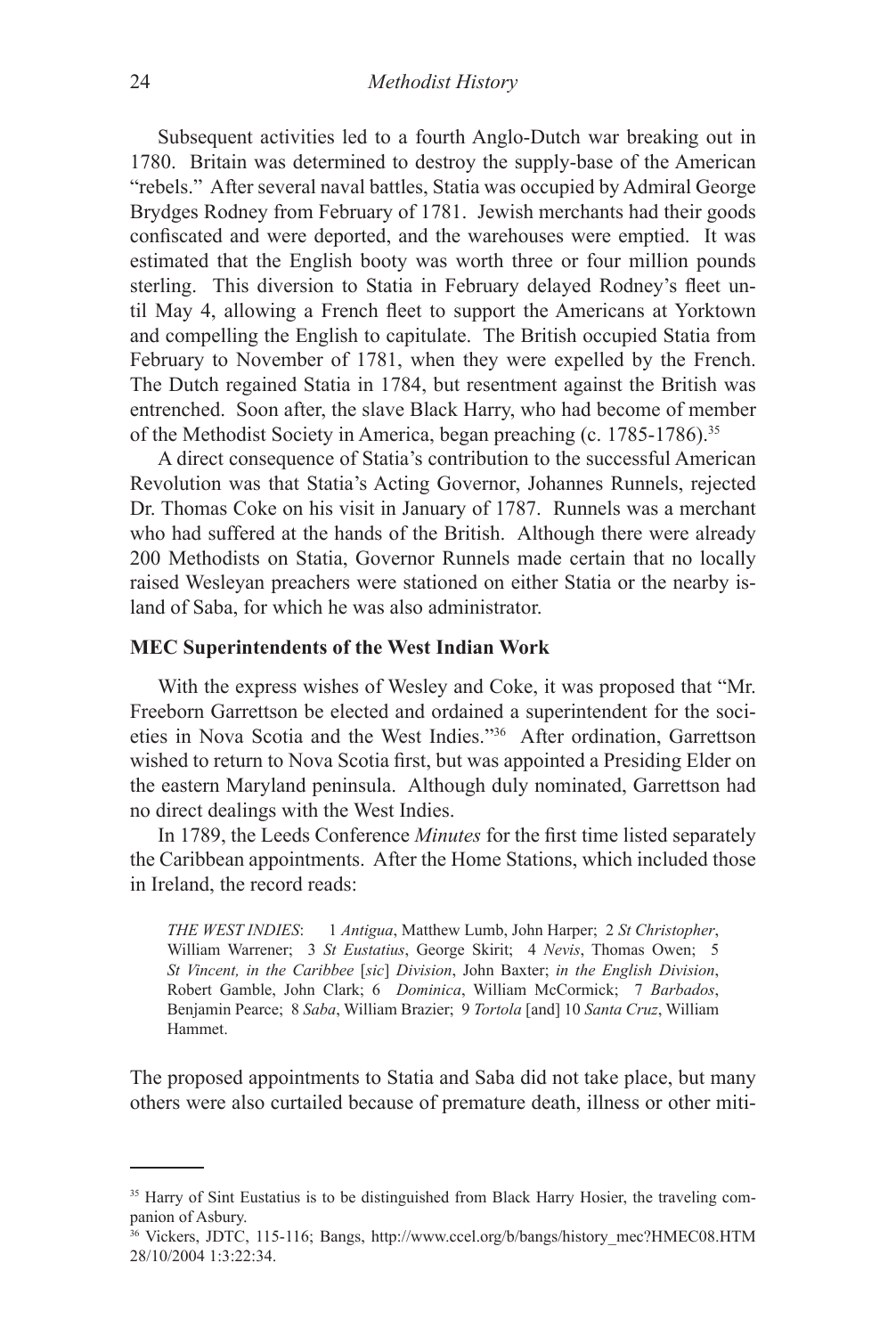gating circumstances.37

The call for preachers was so great on the North American continent that the church in the United States could not offer any continuing assistance to the West Indian Islands. Nova Scotia, Newfoundland, and the West Indies appeared in the British *Minutes* in 1787**,** and were taken off the stations by the American Church in 1788, thus severing the direct links after four years. Reciprocating, in 1789 the MEC statistical return was omitted from the British *Minutes*. Dr. Coke forwarded membership figures in 1789:

|                                                                                    | Whites | <b>Blacks</b> | Coloured <sup>38</sup> |
|------------------------------------------------------------------------------------|--------|---------------|------------------------|
| 1. Antigua                                                                         | 70     | 2740          |                        |
| 2. St. Christopher's                                                               | 50     |               | 650                    |
| 3. St. Eustatius                                                                   | 8      |               | 250                    |
| 4. St. Vincents                                                                    | 250    |               | 139                    |
| 5. Dominica                                                                        |        |               | 24                     |
| 6. Barbados                                                                        | 6      |               |                        |
| In all 3,949 $*$ besides catechamens <sup>39</sup> $*$ the figures add up to 4,187 |        |               |                        |

Dr. Coke insisted that more ministers were needed, and in the following years he and John Wesley ordained additional British and Irish ministers for the West Indian work.

Even though he never lived in the United States, William Black had been ordained in 1789 by the MEC as the presiding elder in British North America. Coke intended for Black to be appointed Superintendent of work throughout the Caribbean islands, and the British Conference stationed him in St. Christopher's (St. Kitts)<sup>40</sup> In order for him to be introduced to the work and staff, Coke reported of his final visit to the West Indies: "Mr. William Black, our presiding elder in the Province of Nova Scotia and New Brunswick, accompanied me, and was some consolation to me in my (hazardous) voyage."41 They landed in St. Eustatius on the last day of 1792. Here the Methodists were still persecuted and, in the absence of any missionaries, a dozen little classes met in corners.

Coke hired a small sloop as the cheapest method of assembling the

<sup>&</sup>lt;sup>37</sup> St. Rupert's Bay in Dominica was the graveyard of missionaries through malaria and yellow fever. We noted that Baxter left there with yellow fever. The first minister, William M'Cornock (McCormick), died soon after arrival. Eight of the first ten ministers died within a short time of arrival. The other two broke down in health and had to leave.

<sup>&</sup>lt;sup>38</sup> British spelling in historical documents is retained. The above descriptions varied, but later distinguished between Black and Coloured. This does not indicate slave and free. Although the majority of "Black" were African slaves some were free artisans, likewise, "Coloured" included some who were slaves. After 1789, British membership was noted as White, Free Coloured and Black, and Slaves. For more detail on ethnic designations, see paper in preparation for MMS History Project Conference, November, 2011, on the theme *Gender and Ethnicity in Methodist Mission History.*

<sup>39</sup> Vickers, Coke's *Journal*, 1789 (not in the 1816 ed.), 16. 40 Vickers, *Thomas Coke*, 164; Donald Ching, *Harry's Children* William Fish Lecture, (Jamaica, 1961), HMCGB, 3:58.

<sup>41</sup> Vickers, JDTC, 200.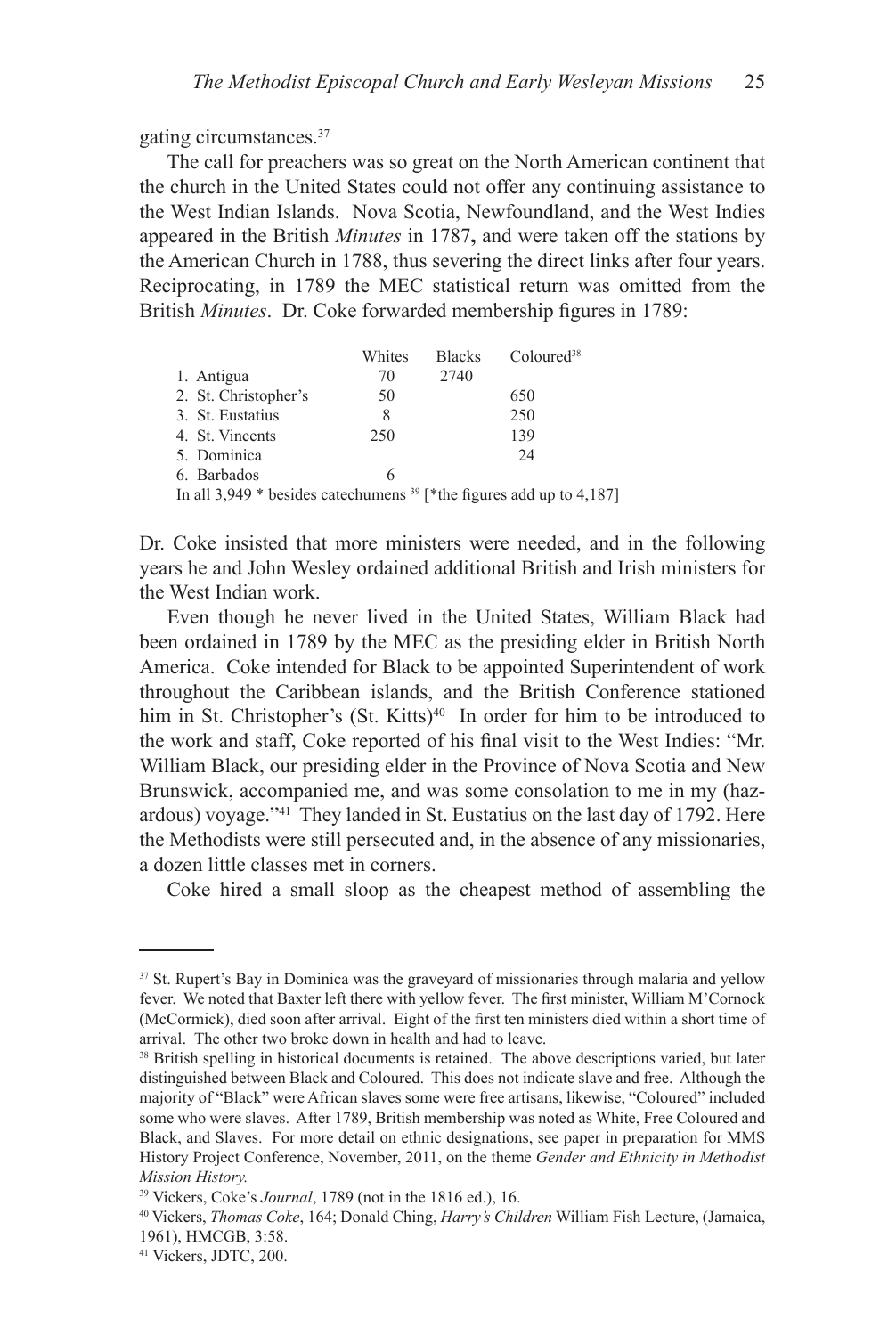Preachers for a "Little Conference" in Antigua.<sup>42</sup> Coke himself collected Mr. Harper and Mr. and Mrs. Owens from Tortola, and returned for Warrener, Black and McVean in St. Kitts.<sup>43</sup> Pattison was in Nevis where a storm enforced an over-night stay at Walter Nesbit's. "In the evening" says Coke, "I collected the blacks and endeavored to profit them as far as I was able."<sup>44</sup> Presumably, William's wife had accompanied him on this voyage. They arrived in Antigua where the ministers from the Windward Islands joined them on February 8, 1793.

As noted earlier, the American proposal to appoint Garrettson as Superintendent of all the remaining British American colonies was not affected. Likewise, Black's transfer was prevented by the reluctance of the Methodists of Nova Scotia to relinquish him. (He ended his connection with the Americans in 1800 and became Chairman of the Nova Scotia District of the British Conference until he retired in 1812.)

After John Wesley's death in 1791, Dr. Coke was the only effective link between the American and British Connexions until the establishment of a Missionary Committee in 1804.

# **Conclusion**

Methodism in the New World of the Americas began with spontaneous evangelism in 1759. Several years before the organization of Methodist work in North America, Nathaniel Gilbert formed Methodist Classes in Antigua. This pioneering mission developed with the support of Nathaniel's brother Francis when he returned to his native soil. As a lay preacher, John Baxter extended the church work from 1778. After a quarter of a century, Jeremiah Lambert and John Baxter were ordained the first Elders for Antigua by the MEC in 1785. Lambert's ground-breaking ministry included the first celebrations of Holy Communion in that year. Baxter's ordination by the MEC enabled him to continue his evangelistic and ecclesiastical vocation until 1804.

Jewish traders in Statia supplied merchandise to aid the American Revolution and Declaration of Independence. Retributions arising from infringements of trade embargoes resulted in the frustration of Dr. Coke's missionary appointments in the Dutch Windward Islands in 1787. Attempts to appoint MEC Elders as General Superintendents of the West Indian work failed.

Direct involvement of the MEC with the fledgling missions was confined to the period 1785 to 1788 and limited to the ordinations of Lambert and Baxter. With Coke's demise, links with the MEC were terminated, and the

<sup>42</sup> A sloop was a one-masted sail boat used for inter-island trade. Whereas lightly armed "packets" were used for trans-Atlantic letters and dispatches, sloops were used as local mail boats. The Jamaican sloop built of durable cedar was used by pirates because of its shallow draft, maneuverability and speed of about 12 knots (13 mph).

<sup>&</sup>lt;sup>43</sup> It could take 3 to 4 days to sail from Tortola to St. Kitts with a passage costing between £30 and £40 sterling.

<sup>44</sup> Vickers, JDTC, 186.